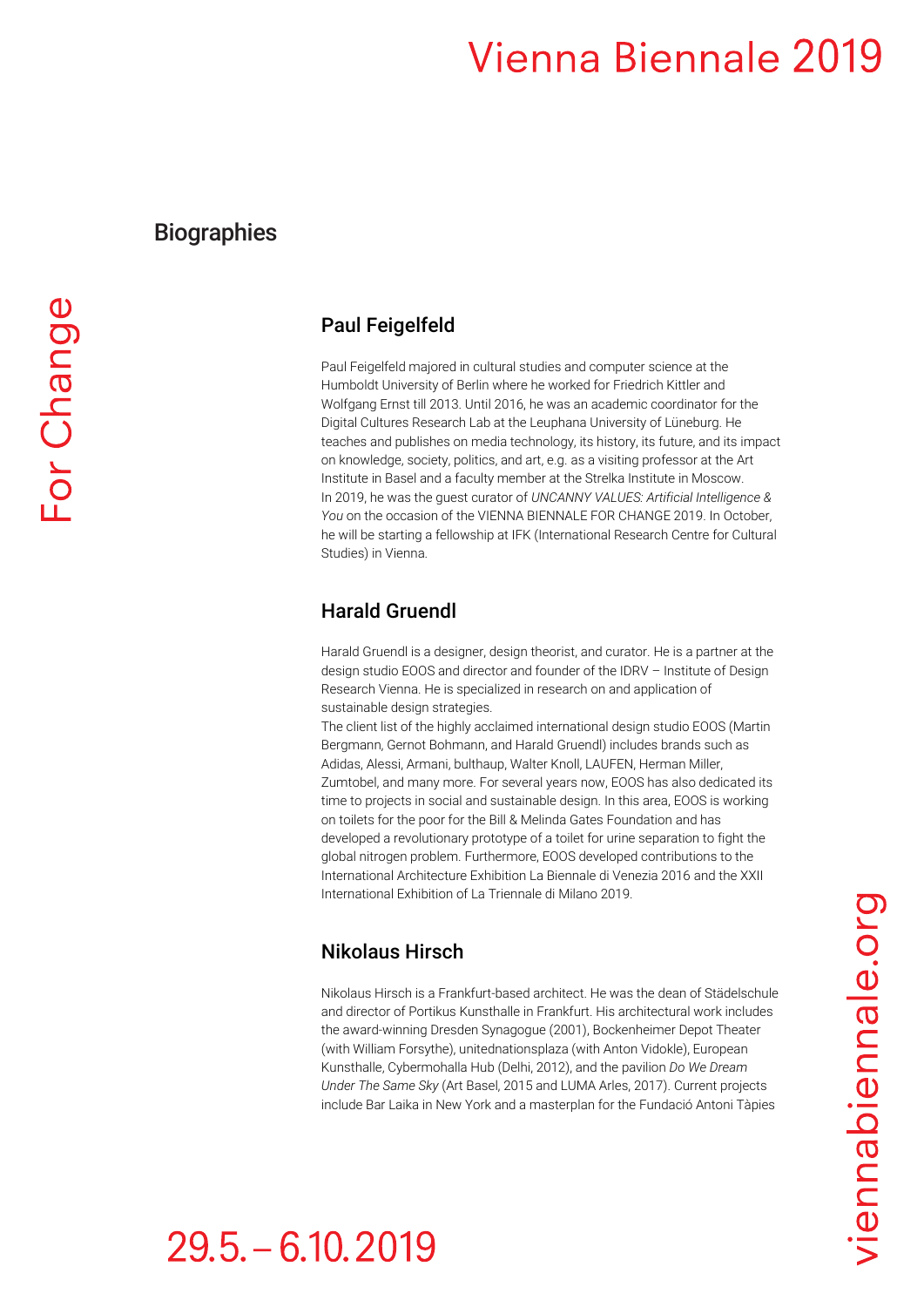in Barcelona. Nikolaus Hirsch has curated *ErsatzStadt* at the Volksbühne Berlin (2005), *Cultural Agencies* (Istanbul, 2009/10), numerous exhibitions at the Portikus, the *Folly* project for the Gwangju Biennale (2013), *Housing Question* at the HKW in Berlin (2015), and will curate the German Pavilion at the Architecture Biennale 2019 in Venice. He is the author of the books *On Boundaries* (2007), *Institution Building* (2009), *Cybermohalla Hub* (2012), co-editor of the *Critical Spatial Practice series* at Sternberg Press, and co-founder of *e-flux architecture*.

#### Anab Jain

Anab Jain is a designer, filmmaker, and co-founder of Superflux, a critically acclaimed foresight, design, and technology company in London working for clients like V&A, Google, UNDP, and BBC. Anab Jain's work has won honors from Apple Computers Inc., UNESCO, Geneva Human Rights Festival, and TED. Her work has been featured on NPR Radio, BBC 4, CBC, New York Times, Evening Standard, and the Guardian, and exhibited at MoMA New York, V&A Museum, and National Museum of China, amongst others.

Anab Jain is also professor and program leader for design investigations at the University of Applied Arts, Vienna. Her work can be found at www.superflux.in. You can follow her on twitter @anabjain

## Yasmeen Lari

Yasmeen Lari—architect, architectural historian, heritage conservationist, and philanthropist—is one of the most renowned as well as the first female architect of Pakistan. She graduated from Oxford School of Architecture (Oxford Brookes) and was elected to the Royal Institute of British Architects (1969). Since her retirement from architectural practice in 2000, she has been engaged in heritage management and humanitarian architecture. She has been published as one of 60 women who contributed most towards UNESCO's objectives. Her *Barefoot Social Architecture* strategies have brought about social change among Pakistan's marginalized sections. To mitigate GHG emissions and foster human well being, she promotes low-cost, zero carbon, and zero waste methodologies based on vernacular heritage and renewable materials, such as earth, lime, and bamboo. In recognition of her services, she has received the national awards Sitara-i-Imtiaz and Hilal-i-Imtiaz and the coveted Fukuoka Prize for Asian Art and Culture from Japan.

## Ena Lloret-Fritschi

Ena Lloret-Fritschi is an architect with a strong interest in searching for innovative ways of processing and shaping concrete without the need for traditional formwork. She successfully defended her PhD dissertation on *Smart Dynamic Casting: A Digital fabrication method for non-standard concrete structures* on 16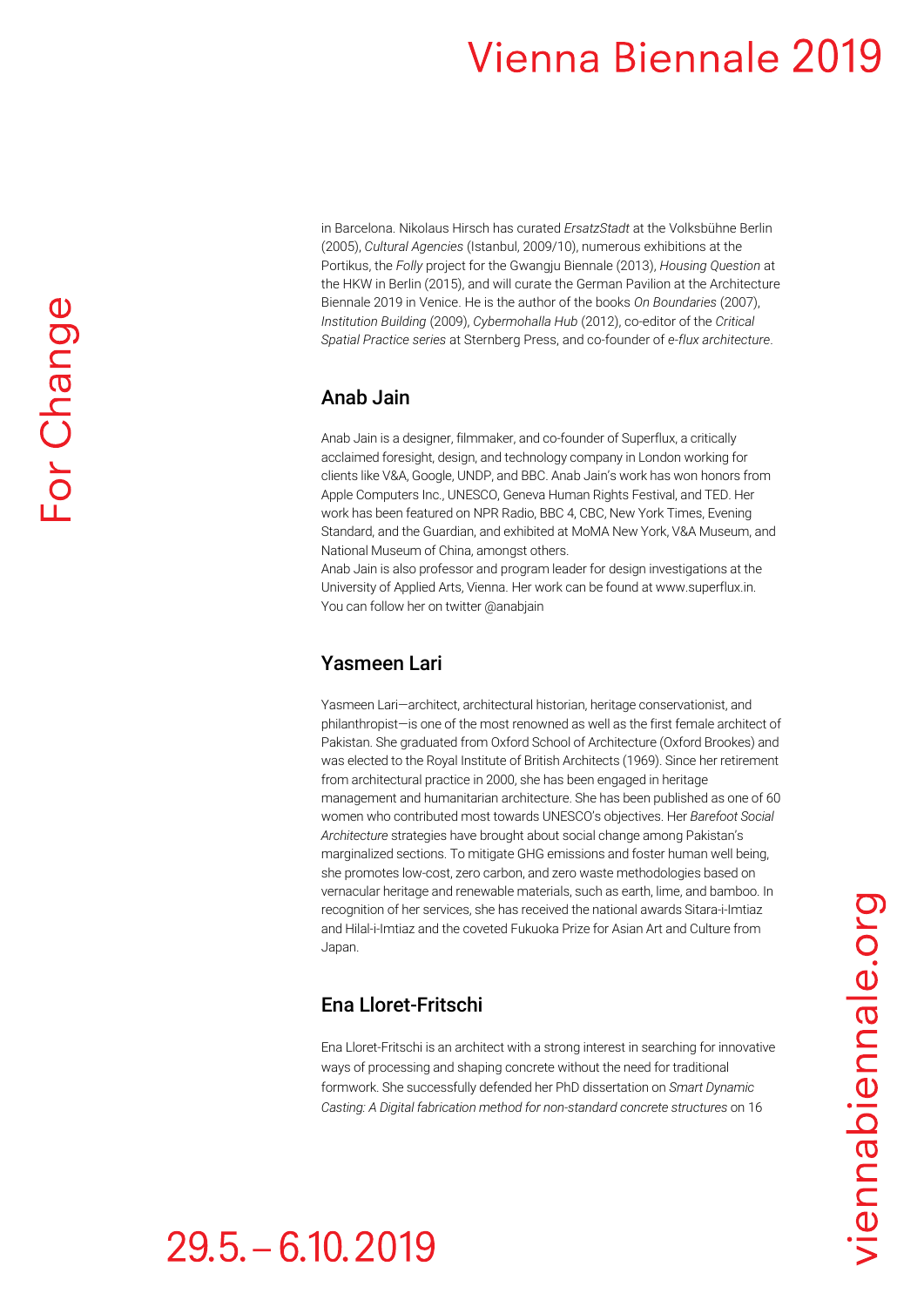June 2016. The process was patented and received the Concrete Innovation Award at the Concrete Innovation Conference in Oslo and was shortlisted for the SPARK award at the ETH Zurich for the best innovation of 2016. Currently, Ena is a postdoctoral researcher in a bridge position between the chair of Gramazio Kohler research and the chair of physical building chemistry of Professor Robert Flatt. Her work is embedded in the research strand mouldless shaping of concrete within the DFAB or the NCCR, ETH, where she guides PhD students and coordinates projects in the realm of mouldless shaping of concrete.

### Peter Mörtenböck

Peter Mörtenböck is professor of visual culture at TU Wien, co-director of the Centre for Global Architecture, and research fellow at Goldsmiths College, University of London. His current research focuses on urban speculation, global resource consumption, and new data publics.

## Helge Mooshammer

Helge Mooshammer is an urban and cultural theorist based at TU Wien, codirector of the Centre for Global Architecture, and research fellow at Goldsmiths College, University of London. He has initiated numerous international research projects around questions of (post-)capitalist economies and urban informality.

Mörtenböck and Mooshammer will curate the Austrian Pavilion at the Venice Architecture Biennale 2020 around the theme of "platform urbanism." Their joint book publications include, among others, *Visual Cultures as Opportunity* (Sternberg 2016), *Informal Market Worlds: The Architecture of Economic Pressure*  (with Teddy Cruz and Fonna Forman, nai010 Publishers 2015), as well as the forthcoming *Data Publics: Public Plurality in an Era of Data Determinacy* (Routledge 2019).

## Katja Schechtner

Katja Schechtner is an urban scientist who holds a dual appointment between MIT and OECD to develop new technologies and shape innovative policies to keep cities on the move. Currently, she is focussing on the future of algorithmic governance and what it will mean for cities and citizens' mobility when the legal code is fully implemented in digital code.

Previously, she led the transport technology program at the Asian Development Bank, advised the Inter-American Development Bank and the EU Commission on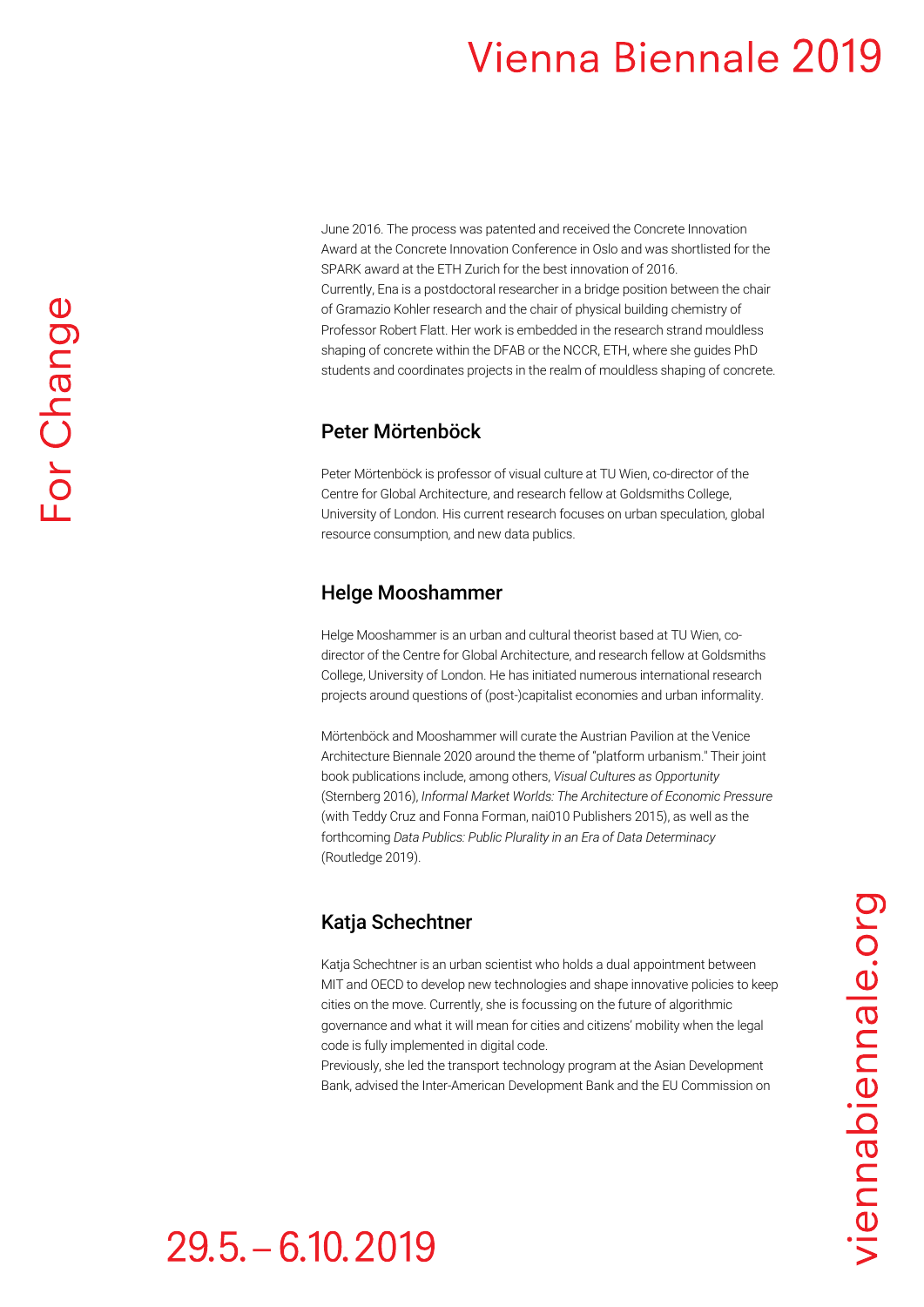Smart City strategy, and headed an applied research lab for mobility at the Austrian Institute of Technology.

Katja Schechtner has published widely, both in scientific journals and the popular press in the US, Asia, and Europe, including two books: *Accountability Technologies – Tools for Asking Hard Questions* and *Inscribing a Square – Urban Data as Public Space*. Her work has been exhibited globally at venues such as Venice Biennale, Cooper Hewitt, the MAK, and ars electronica. She also holds a visiting professorship at TU Vienna and curates urban tech exhibitions across the globe.

## Seetal Solanki

Seetal Solanki is a materials designer and researcher based in London. She is founder and director of Ma-tt-er, a materials research design studio, consultancy, and school advising, designing, communicating, and educating what materials are and can be in order to implement a more responsible future. She is the author of *Why Materials Matter* (2018) and a visiting tutor at the Royal College of Art. She was made an honorary fellow at Hereford College of the Arts and received her fellowship at the Royal Society of the Arts in 2018. Furthermore, she holds a master's degree in textile futures from Central Saint Martins. She's had the privilege to work with NIKE, Selfridges, World Water Day, IKEA/SPACE10, British Council, The Design Museum, Hyundai, Ace & Tate, and It's Nice That. Her work has been widely featured around the globe. Seetal Solanki's work focuses on creating a positive social, economic, political, and environmental impact revealing the truth about how we live today and might live tomorrow.

### Sarah Spiekermann-Hoff

Since 2009, Sarah Spiekermann-Hoff has been chairing the Institute for Information Systems & Society at Vienna University of Economics and Business (WU Vienna). She is a well-regarded scientist, author, speaker, and advisor on digital ethics. She has published several books, including *Digital Ethics – A Value System for the 21st Century* (Droemer, 2019), *Ethical IT Innovation: A Value-based System Design Approach* (Taylor & Francis, 2015), as well as *Networks of Control* (Facultas, 2016). In 2016, Sarah Spiekermann-Hoff founded the Privacy & Sustainable Computing Lab at WU Vienna. To date, she has published over 100 scientific articles on the social and ethical implications of computer systems and given more than 200 talks on her work. She has co-authored US/EU privacy regulation and worked as an expert and advisor for companies and governmental institutions, including the EU Commission and the OECD. Sarah also maintains a blog on *The Ethical Machine* at Austria's leading daily newspaper *Standard.at* and is on the advisory board of the Austrian Digitalization Agency.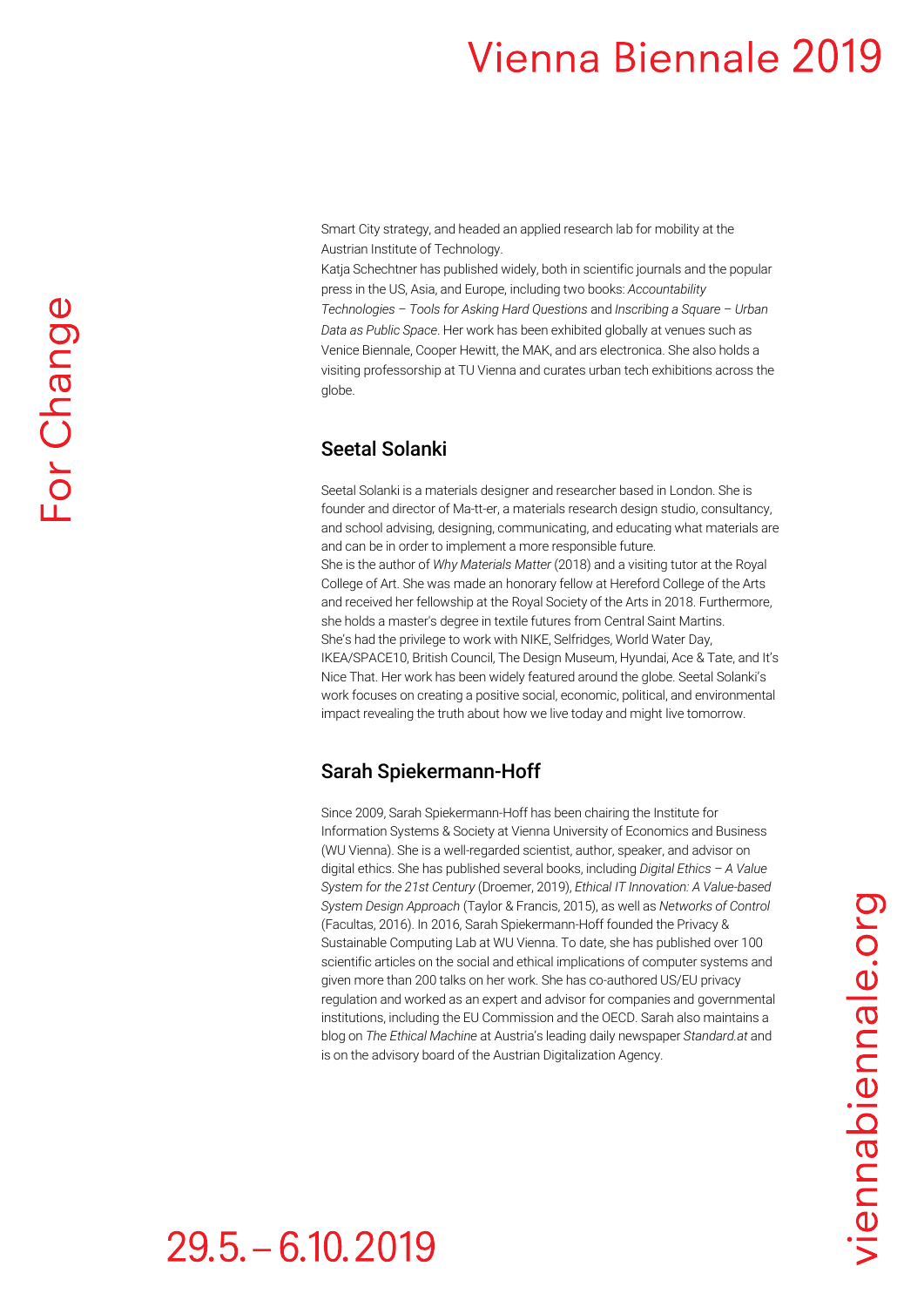#### Johannes Strohmayer

Austrian entrepreneur and investment banker. Studied economics and communication at the University of Vienna (1970–1975), dissertation at Stanford University, California (1974), doctorate at the University of Vienna (1975). 1981–1983 chartered accountant, tax consultant, and court-certified expert in Vienna. 1983–1998 chairman of the Tax Reform Commission of the Federal Ministry of Finance. 1990–2002 lecturer at the Vienna University of Economics and Business Administration, Institute of Economics. Since 1993, he has been a partner in the Viennese auditing and tax consulting firm Hübner & Hübner, 1993–1996 managing partner at Hübner & Hübner. Managing director at Euro Capital Partners since 1999. 1999: Top candidate in the European elections for the Liberal Forum. Member of numerous international supervisory boards, including 1984–1999 Supervisory Board Creditanstalt-Bankverein, 2007 Supervisory Board Österreichische Bundesbahnen, since 2010 Supervisory Board Frauenthal Holding AG. 2009 Acquisition of all shares in Austrian Equities AG from Investkredit AG via the Dr. Strohmayer Foundation and the Industrie Privatstiftung. Board member of the Hundertwasser Gemeinnützige Privatstiftung since 1998.

#### Thomas Traxler

Katharina Mischer and Thomas Traxler form mischer'traxler studio. Balancing between handcraft and technology, they design objects, furniture, production processes, kinetic or interactive installations, and more, thereby focusing on experiments and conceptual thinking within a given context. After graduating from the IM-masters department at the Design Academy Eindhoven and collaborating for several years, Katharina and Thomas founded mischer'traxler studio in Vienna in 2009.

Their works have been displayed in numerous museums and at international festivals and fairs. Projects by mischer'traxler studio are to be found in the permanent collections of the Art Institute Chicago, the Vitra Design Museum, and the MAK Vienna. Their projects have won several awards. As a studio, mischer'traxler has been honored with the Designer of the Future Award by Design Miami/Basel and W-hotels in 2011, in 2014 with the Young Talent Award by the Be-Open Foundation, and recently with the Swarovski Design Medal 2016 by Swarovski and the VIENNA DESIGN WEEK.

## Lilo Viehweg

Lilo Viehweg is a designer, researcher, lecturer, and collaborative curator. In her works she investigates knowledge transfer and social processes between humans and non-humans. Since her studies at the University of Art and Design Halle and the University of the Arts Berlin, she has been active in various cultural